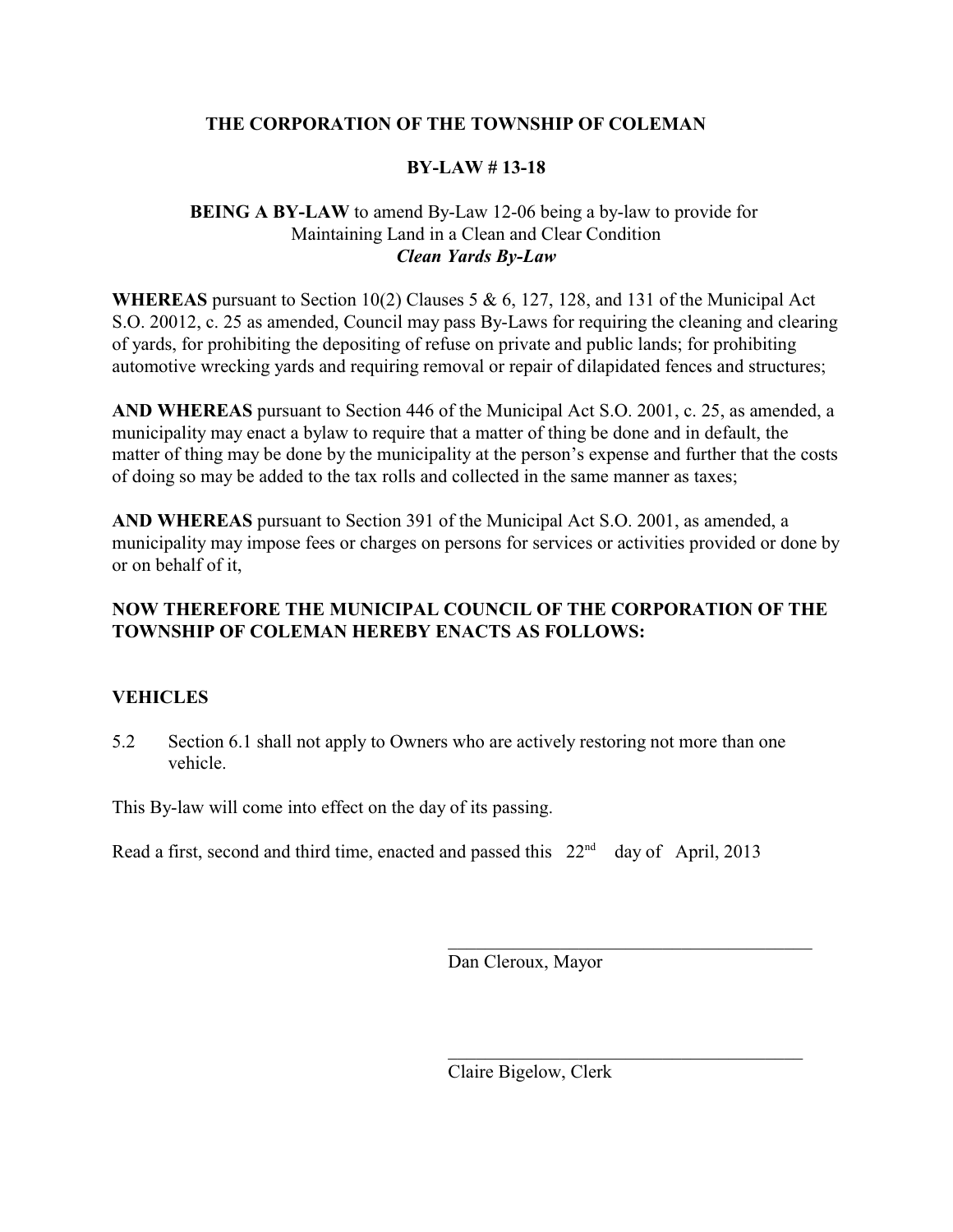#### Appendix "5"

# **THE CORPORATION OF THE TOWNSHIP OF COLEMAN**

# **PART 1 PROVINCIAL OFFENCES ACT**

**BY-LAW NO.** 12-06 Being a by-law to Provide for Maintaining Land in a Clean and Clear Condition in the Township of Coleman

|    | <b>ITEM COLUMN1</b><br>Short Form Wording                             | <b>COLUMN1</b><br>Provision<br>Creating or<br>Defining Offence | <b>COLUMN 3</b><br><b>Set Fine</b> |
|----|-----------------------------------------------------------------------|----------------------------------------------------------------|------------------------------------|
| 1. | Litter on Township of Coleman Property<br>Fine not exceeding          | Section 3.1                                                    | \$250.00                           |
| 2. | Litter on Private Property<br>Fine not exceeding                      | Section 3.2                                                    | \$250.00                           |
| 3  | Storing inoperative motor vehicles on<br>Private or Township Property | Section 5.1                                                    | \$150.00                           |

\* Note: the general penalty provision for the offences listed above is section 9.1 of bylaw 12-06, a certified copy of which has been filed.

Form CY-01

Appendix "1" of Schedule A of By-Law 12-06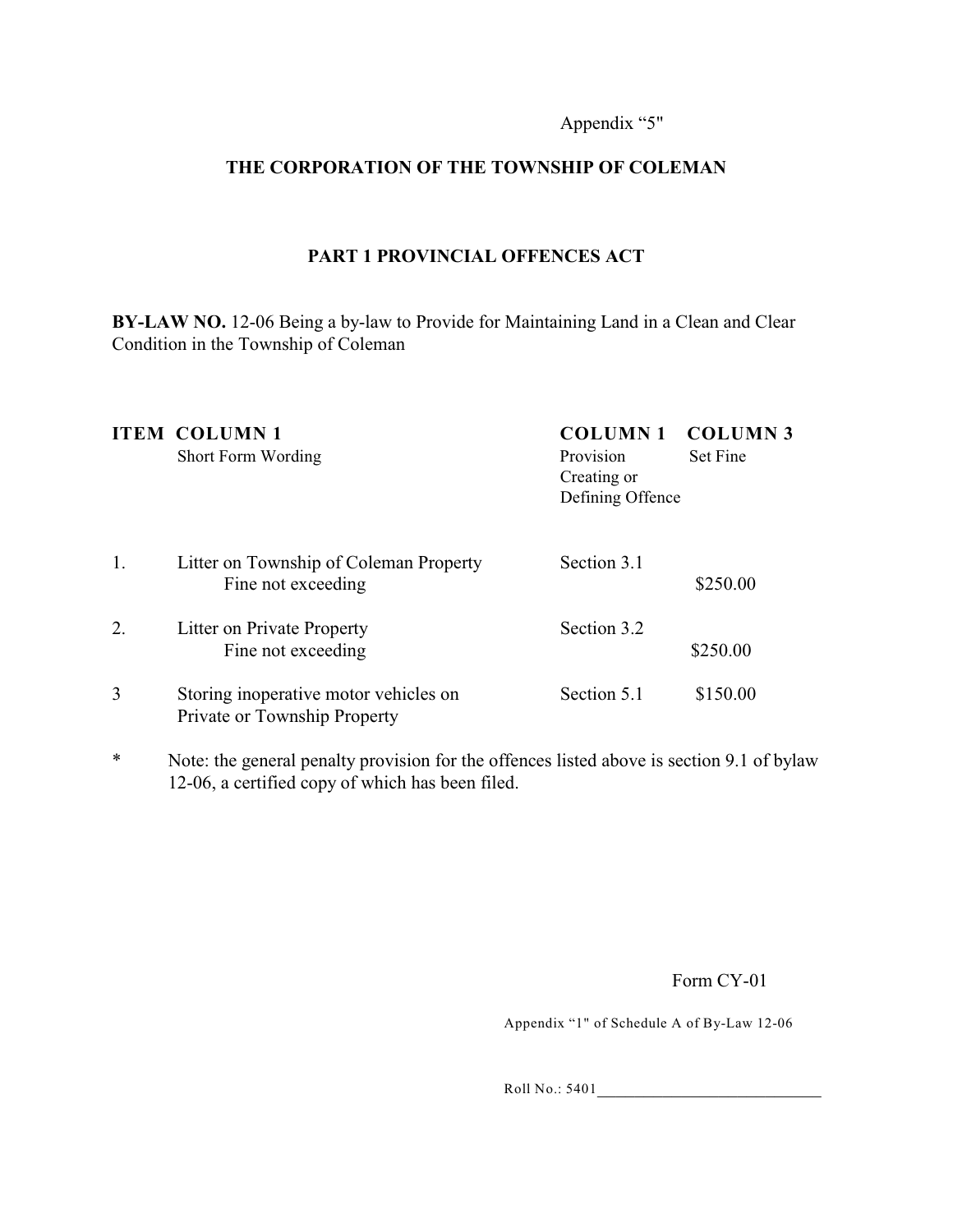# **THE CORPORATION OF THE TOWNSHIP OF COLEMAN INFORMAL NOTICE**

Date: \_\_\_\_\_\_\_\_\_\_\_\_\_\_\_\_\_\_\_\_\_\_\_\_\_\_\_\_

*Owner's Name and Address*

Dear Sir/Madam

RE:

Be advised that on  $\Box$  an inspection of your property, as noted above, revealed certain violations of the Municipality's Clean Yard By-Law No. 12-06

**Schedule "A"**, attached hereto, sets out the work required to remedy such violation and to bring the property into compliance with the By-Law.

Be advised that By-Law 12-06 gives the municipality the authority to issue an **ORDER TO COMPLY** pursuant to Section 15.2(2) , *Ontario Building Code Act,m S.O. 1992, c.23*

It is desired that you will comply with this informal motice so that the aforementioned procedural step will not be necessary.

A follow-up inspection of this property will take place on or about to ascertain compliance.

Should you require further information pertaining to this matter please do not hesitate to contact the undersigned during normal business hours.

Property Standards Officer.

Form CY-02

Appendix "2" of Schedule A of By-Law 12-06

 $\mathcal{L}_\mathcal{L}$  , which is a set of the set of the set of the set of the set of the set of the set of the set of the set of the set of the set of the set of the set of the set of the set of the set of the set of the set of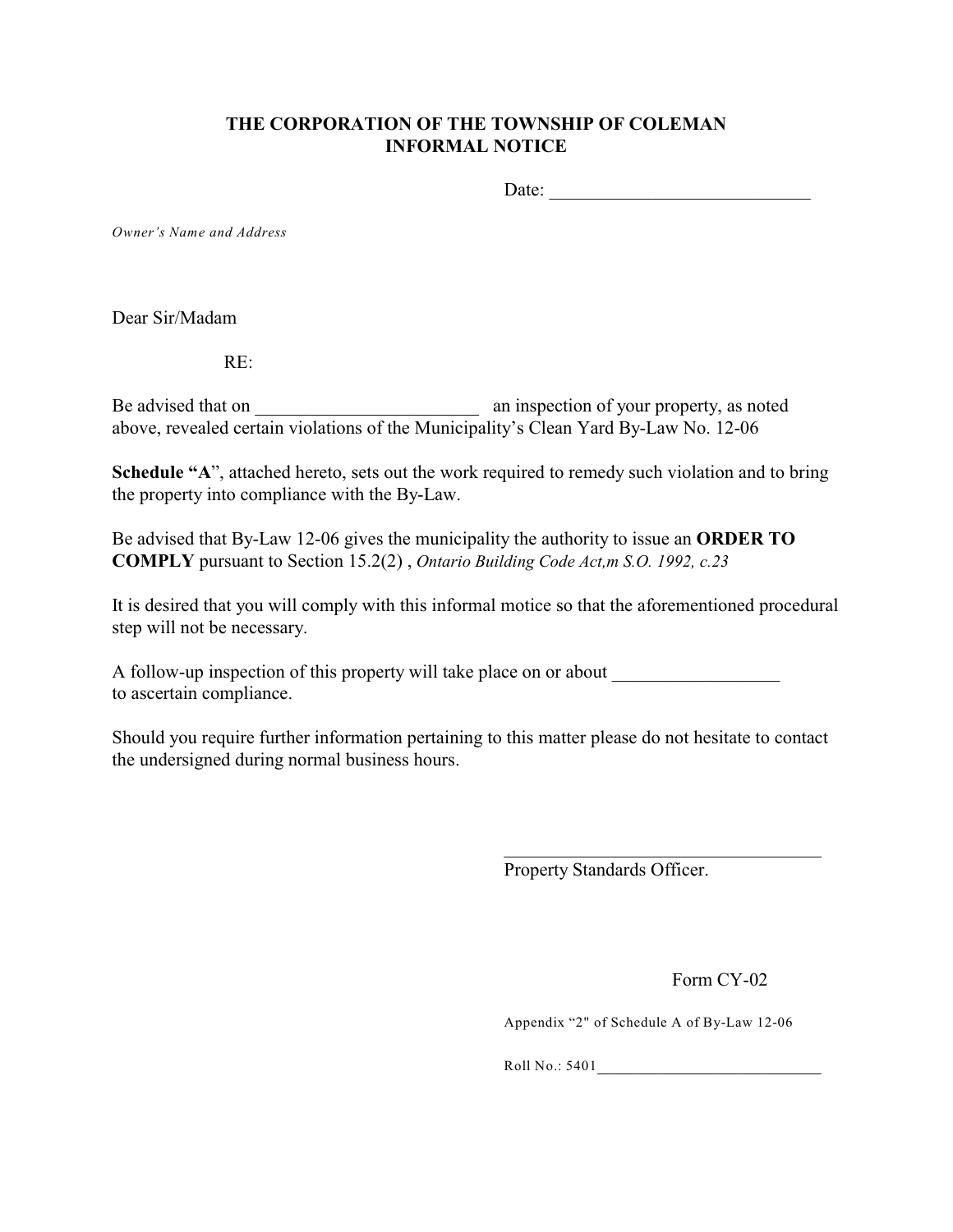# **THE CORPORATION OF THE TOWNSHIP OF COLEMAN ORDER TO REMEDY VIOLATION OF STANDARDS OF MAINTENANCE AND OCCUPANCY** *Pursuant to Section 15.2 of the Ontario Building Code Act***,** S.O. 1992, c.23

Date:

*Owner's Name and Address*

Dear Sir/Madam

RE:

**WHEREAS** on \_\_\_\_\_\_\_\_\_\_\_\_\_\_\_\_\_\_\_\_\_ you were served with an Informal NOTICE that required you to remedy certain violations of standards of maintenance and occupancy at your property, described above;

**AND WHEREAS** you have failed to remedy the noted violation(s) as set out in **Schedule "A**", attached hereto and which forms part of this **ORDER.**

**THEREFORE, IT IS HEREBY CHARGED THAT** the violation(s) as set out in **Schedule "A"** be remedied and the property brought into a condition of compliance with the prescribed standards as set out in the Clean Yard By-Law No. 12-06 on or before

**TAKE NOTICE** that if such violations are not remedied within the time specified in this order, the municipality may correct such violations at the expense of the owner

# *APPEAL TO PROPERTY STANDARDS COMMITTEE*

*If an owner or occupant upon whom an order has been served is not satisfied with the terms or conditions of the order, the owner may appeal to the committee by sending a NOTICE OF APPEAL by registered main to the Secretary of the committee within fourteen (14) days after service of the order, and, in the event that n o appeal is taken, the order shall be deemed to have been confirmed.*

*FINAL DATE FOR APPEAL: \_\_\_\_\_\_\_\_\_\_\_\_\_\_\_\_\_\_\_\_\_\_\_\_\_\_\_\_\_\_*

Property Standards Officer

Form CY-02

Appendix "3" of Schedule A of By-Law 12-06

\_\_\_\_\_\_\_\_\_\_\_\_\_\_\_\_\_\_\_\_\_\_\_\_\_\_\_\_\_\_\_\_\_\_\_\_\_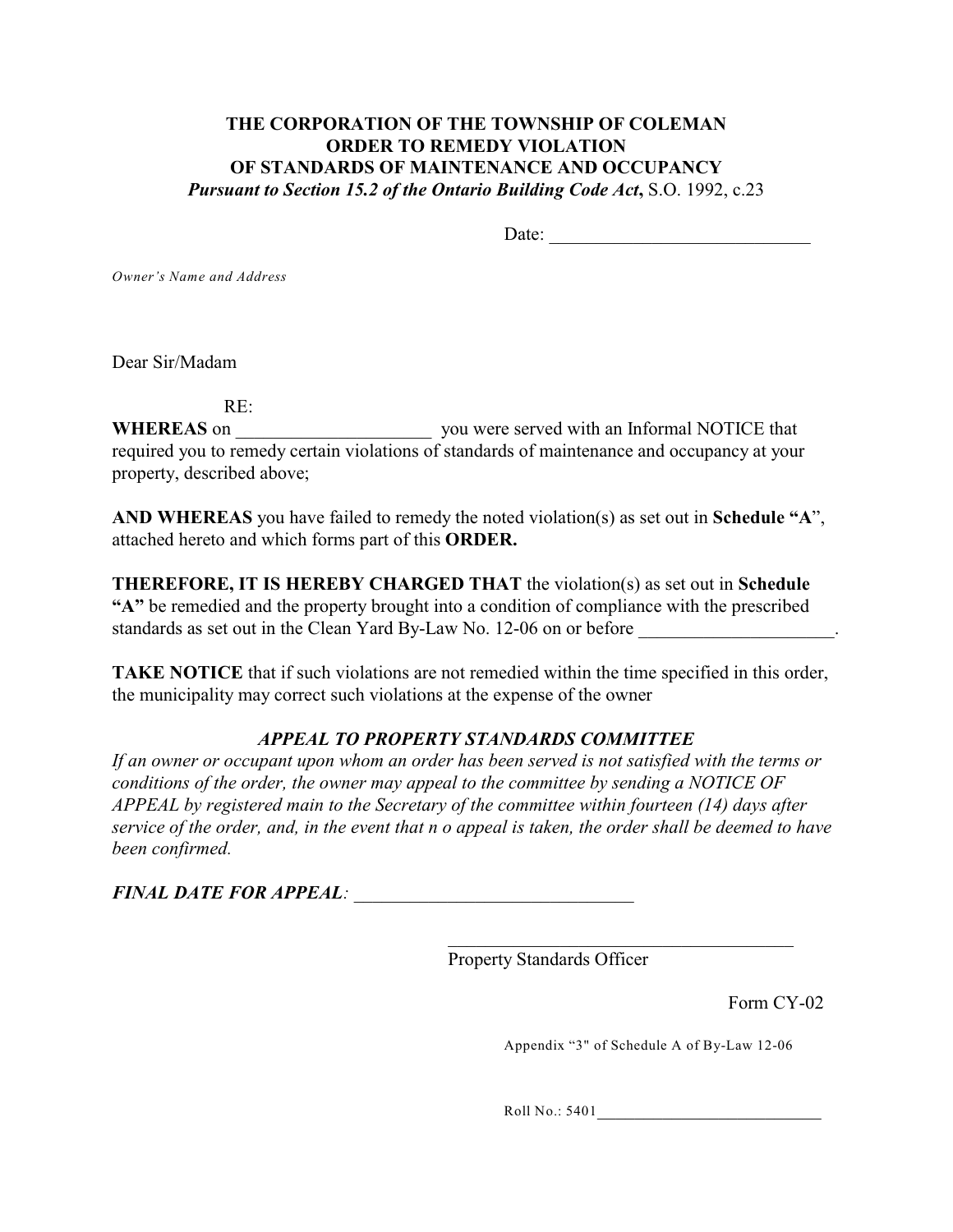# **THE CORPORATION OF THE TOWNSHIP OF COLEMAN ORDER TO REMEDY VIOLATION OF STANDARDS OF MAINTENANCE AND OCCUPANCY** *Pursuant to Section 15.2 of the Ontario Building Code Act***,** S.O. 1992, c.23

Date:

*Owner's Name and Address*

Dear Sir/Madam

RE:

**BE ADVISED** that on \_\_\_\_\_\_\_\_\_\_\_\_\_\_\_\_\_\_ an inspection of your property, as noted above, revealed certain violations of the Municipality's clean Yard By-Law No. 12-06

The violation(s) are set out in **Schedule "A",** attached hereto, and forms part of this **ORDER.**

**IT IS HEREBY CHARGED THAT** the violation (s) as set out in **Schedule "A"** be remedied and the property brought into a condition of compliance with the prescribed standards as set out in the Clean Yard By-Law No. 12-06 on or before  $\cdot$ 

**TAKE NOTICE** that if such violation(s) are not remedied within the time specified in this order, the municipality may correct such violations at the expense of the owner.

# *APPEAL TO PROPERTY STANDARDS COMMITTEE*

*If an owner or occupant upon whom an order has been served is not satisfied with the terms or conditions of the order, the owner may appeal to the committee by sending a NOTICE OF APPEAL by registered main to the Secretary of the committee within fourteen (14) days after service of the order, and, in the event that n o appeal is taken, the order shall be deemed to have been confirmed.*

*FINAL DATE FOR APPEAL: \_\_\_\_\_\_\_\_\_\_\_\_\_\_\_\_\_\_\_\_\_\_\_\_\_\_\_\_\_\_*

Property Standards Officer

Form CY-02

Appendix "4" of Schedule A of By-Law 12-06